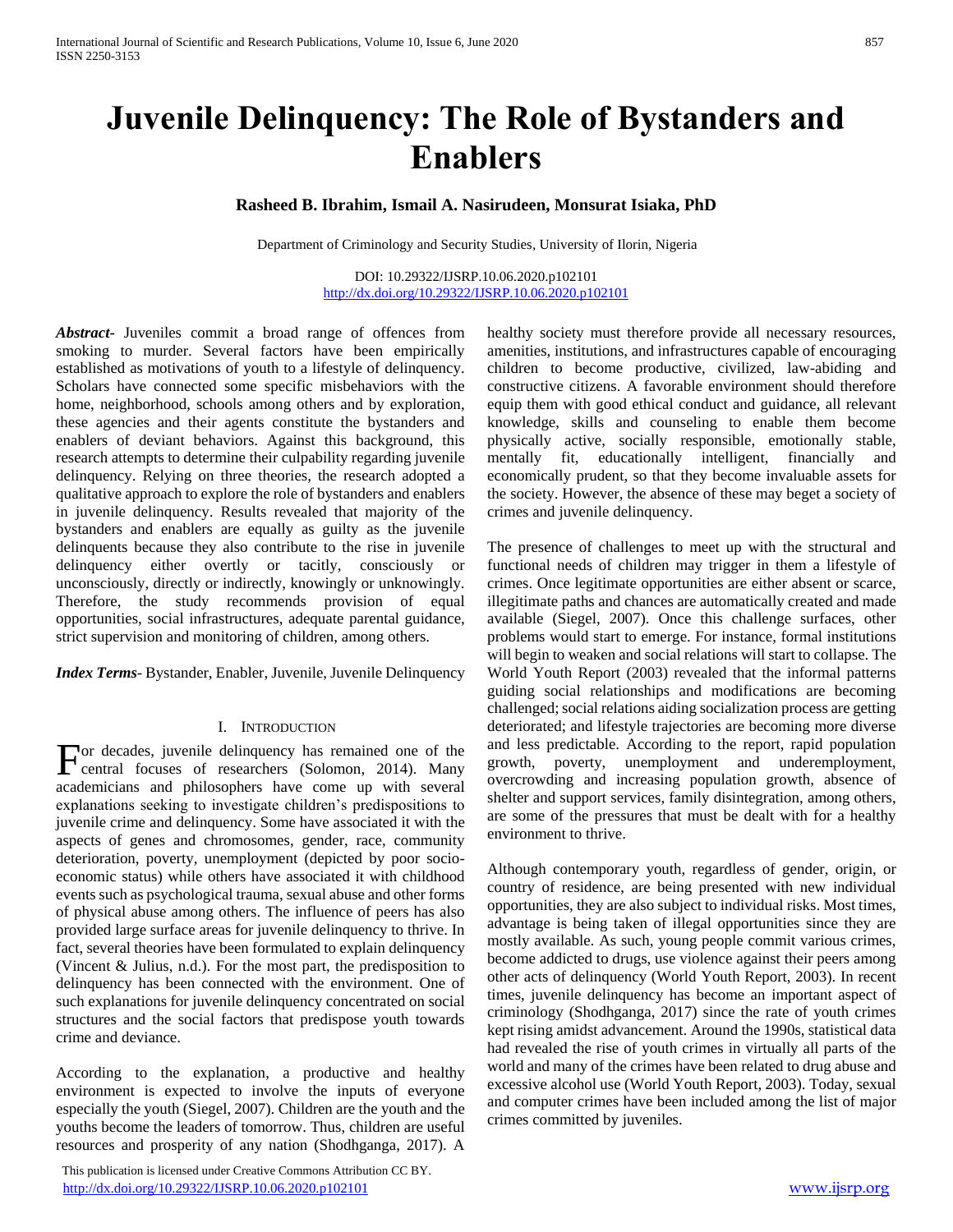Traditionally, there are specific acceptable behaviors and moral obligations expected of a child in every society. A child that fails to meet these social obligations is considered a 'delinquent'. The act of such child is seen as 'childish' or 'silly' considering the consequence it caused to the society which, in most cases, is serious threat, panic, and concern (Vincent & Julius, n.d.). The media has continually brought attention to the increasing delinquent acts of children (Maznah, Sa'odah & Juliana, 2007) that is creating social disorder and destruction of moral values and is capable of hampering the social stability and command of the society (Shodhganga, 2017). These acts range from minor socially offensive behaviours such as 'disrespect to parent and elders' to major serious crimes such as 'murder, rape, robbery and infanticide' (Maznah et al, 2007).

Juvenile delinquency has become one of the most serious problems that must be addressed both in developed and developing countries. They pose serious concerns to communities and societies across the world (Solomon, 2014). A number of literatures have been researched and submitted on juvenile delinquency. Many scholars have approached the problem from different angles and had suggested a number of causes underpinning it. Accordingly, different factors predisposing youth to juvenile delinquency have been theoretically identified and empirically established as reasons for its continuous increase. This research therefore intends to add to existing literatures by looking at the role of bystanders and enablers in juvenile delinquency.

# *Aim and Research Questions*

The general aim is to examine the culpability of bystanders and enablers with regards to juvenile delinquency using theories. Accordingly, the research is guided by the following questions:

- 1) Who are enablers and bystanders in juvenile delinquency?
- 2) How do we measure the responsibility of inaction?
- 3) Can enablers/bystanders of delinquent behavior be criminals?

# II. LITERATURE REVIEW

Who is a juvenile? What is delinquency? Who is a bystander? Who is an enabler? How are they connected with juvenile delinquency? What is juvenile delinquency? How is it a problem? What are the factors contributing to juvenile delinquency as a problem? The literature review will begin with a conceptual clarification of the key concepts within this research: bystander, enabler, juvenile, and delinquency. A clarification is necessary to promote an understanding of the problem that will later be discussed in this research. Unfortunately, the literature review would not contain the connection between the role of bystanders and enabler with juvenile delinquency because there are no literatures on such connection. Instead, the concepts of juvenile delinquency would be reviewed including its causes.

### *Bystander*

A bystander is a person present or standing near an event or a situation but not taking part in it. A bystander is watching something that is happening but not taking part in it. A bystander is a chance spectator and onlooker; a passer-by; witness; sidewalk superintendent; rubberneck; eye-witness; looker-on; viewer, watcher; observer. A bystander is a non-participant individual and

 This publication is licensed under Creative Commons Attribution CC BY. <http://dx.doi.org/10.29322/IJSRP.10.06.2020.p102101> [www.ijsrp.org](http://ijsrp.org/)

a close observer; someone who looks at something such as an exhibition of some kind (Cambridge Dictionary, 2020; Dictionary, 2020; Merriam-Webster, 2020; The Free Dictionary, 2020). More technically, a bystander is someone who sees or is otherwise aware of a potentially harmful event that is happening to someone else but is not originally involved in it (Ann & Beth, 2017).

While there are some instances due to the nature of the bystander (e.g. training or employment in a particular profession) and the form of harm (e.g. child abuse), when there may be legal obligations for bystanders to take action, in other situations the perception of a moral obligation is what motivates bystanders to become involved in a situation. Pro-social bystander action in relation to tackling gender discrimination and prevention of violence against women involves responding across a spectrum of possible situations from hearing a stigmatizing, derogatory, or insulting comment or sexist joke, through noticing behavior that represents possible threats or cues that violence is likely, to noticing behavior that indicates that sexual, physical abuse and/or violence has started (Ann & Beth, 2017).

### *Enabler*

Enablers are capabilities, forces and resources that contribute to the success of an entity, program, or project (Business Dictionary, 2020). An enabler is someone who will assist and/or defend another person, usually a friend or family member, in their psychotic behavior; for the sole purpose of being needed to get out of trouble so they can hold it over their heads and bitch about it forever (Jezebel27, 2011; cited in Urban Dictionary, 2020).

An enabler is a person that supports another person's bad or dangerous habits. An enabler can either be a tacit or an overt enabler. A tacit enabler supports another's bad habits by staying silent while an overt enabler supports another's bad habits by providing assistance such as money, transportation, approval, among others. Enablers tend to fear calling others on their destructive habits because these "others" tend to be friends, family or others close to the enabler. Thu, rather than risking losing the love, respect, friendship or contact with the person, the enabler chooses instead to play it safe and watch the other slowly destroy themselves or others through their own actions. For instance, giving a lift to a drunken friend while knowing he is on his way to commit a crime (Wallbridge, 2005; cited in Urban Dictionary, 2020).

### *Juvenile*

A juvenile is considered as a child who has not completed a specific age as mentioned in the law of any country and doesn't bear resemblance as an adult person and who can be made legally answerable for his criminal activities. A juvenile is a child who has allegedly violated certain laws that declares his act or omission as an offence. A juvenile and a minor are used in different perspective in legal terms. Generally, the term juvenile is used in reference to a young criminal offender and minor is related to legal capacity of a person (Black Law Dictionary, cited in Vincent & Julius, n.d.). The Federal Bureau Investigation (FBI) defines juvenile to be anyone under the age of 18 irrespective of how each individual state explains a juvenile. Statutorily, a juvenile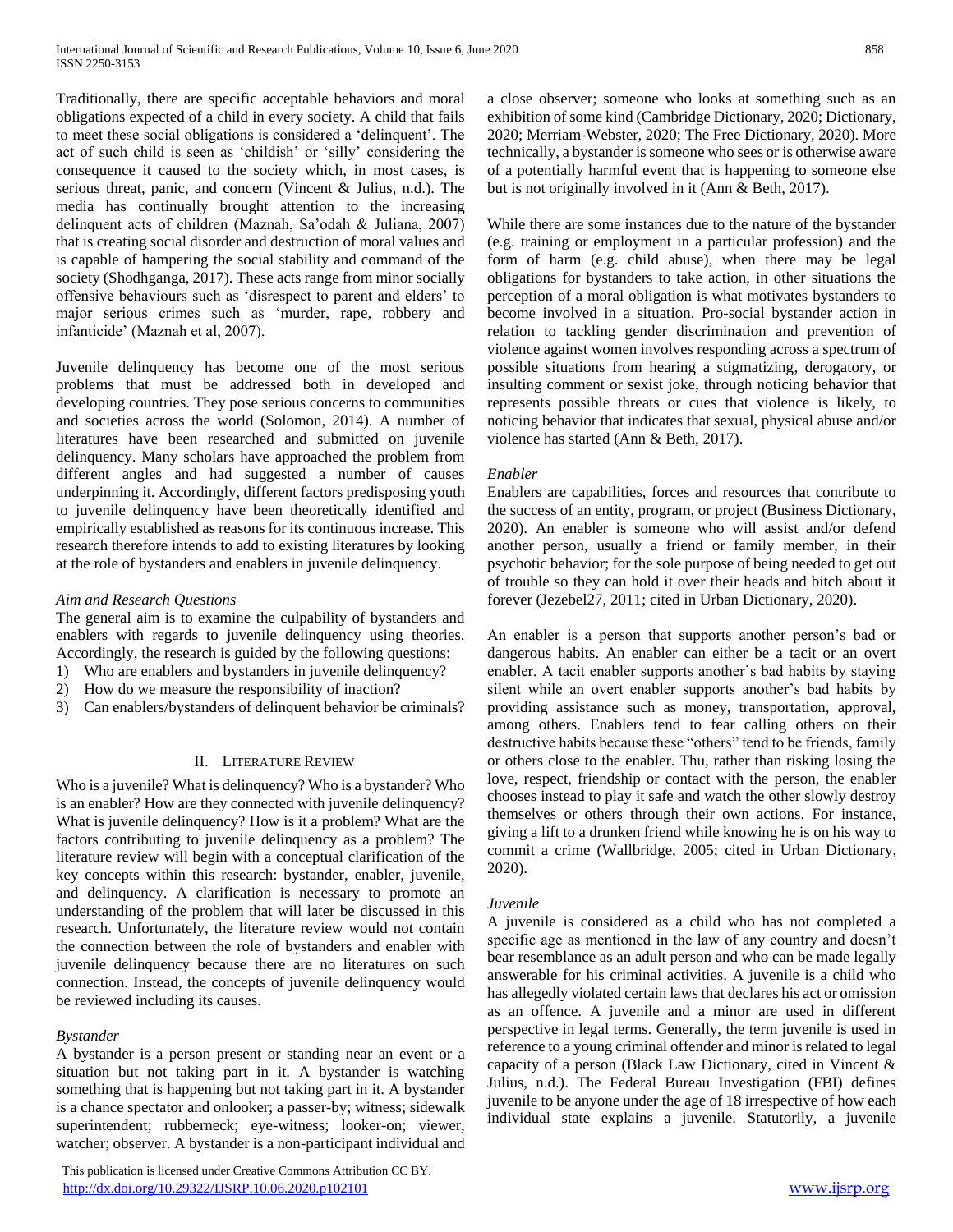delinquent refers to a young person who has committed a criminal offence and given a court order (Maznah et al, 2007).

# *Delinquency*

Delinquency has been defined as when a person commits a felony, unwelcomed action, omission or moral behavior of a juvenile which is socially not permitted in any society. Psychologically, delinquency is an activity that diverges from the normal behavior of a person. According to some social workers, delinquency may entail socially unaccepted deeds in an environment. Cyril Bur observes that delinquency is present in a child when his/her antisocial propensities appear to be so serious to become the subject of official deed. Sheldon defined delinquency as a behavior that disappoints beyond reasonable expectation (Vincent & Julius, n.d.).

From a legal perspective, delinquency refers to any action or behavior that violates the criminal law and committed by a young person below the age of eighteen. Delinquency are all offences or crimes committed by juveniles range from minor to major indexed crimes such as petty theft, traffic violation, drug abuse and/or trafficking, robbery, and crimes that caused grievous hurt to other persons (Maznah et al, 2007). Delinquency is typically defined as any act committed by a minor that violates the statutory code or laws of the government with authority over the area in which the act occurs (Bartolla, 2003).

There are two approaches for the interpretation of the term delinquency: legal and sociological term. The legal term is an umbrella term for a wide variety of social disapproved behaviors that varies with time, place and the attitudes of those assigned to dispense justice and law while the sociological term refers to the anti-social acts of the children and of young person under age. These kind of acts are either termed as prohibited by law or may be lawfully understood as constituting delinquency or as involving some form of official conduct. In short, the sociological definition of delinquency describes a child whose action is not as per statutory dictations and terrifies their parents, teachers, neighbors and guidance (Vincent & Julius, n.d.).

# *Juvenile Delinquency Defined*

Juvenile delinquency is a concept that has been variously defined both socially and academically. The three main academic disciplines that subspecialize in the study of juvenile delinquency are Law, Sociology and Psychology (Solomon, 2014). Criminologists see juvenile delinquency as encompassing all public wrongdoings committed by young people between the ages of 12 and 20. To sociologists viewed the concepts more broadly and believed that juvenile delinquency covers a multitude of different violations of legal and social norms, from minor offences to serious crimes, committed by juveniles. Status offences are also included under the umbrella of juvenile delinquency because they are closely connected with the age status of an offender. Under the concept of juvenile delinquency, a particular action or behavior is considered a violation of the law only if it is committed by a juvenile (World Youth Report, 2003). Juvenile delinquency involves different forms like theft, pick pocketing, drug addiction, sex offences, predatory acts etc (Shodhganga, 2017).

Juvenile delinquency embraces a wide range of situations when the law is broken by individuals who are underage (i.e. those less than 18 years of age). Such cases may include matters from violating the curfew to committing a murder (Solomon, 2014). Juvenile delinquency is defined as all crimes committed by an individual under the age of 18 fails to abide by the laws. Thus, a juvenile delinquent is a person who constantly commits a crime or crimes but is not prosecuted by law as an adult due to their age (Vincent & Julius, n.d.). In an effort to explain the theoretical underpinnings of delinquency, sociologists have associated specifics behavior of youth with the home, family, neighborhood, peers and many other variables that together or separately may influence the formation of young people's social environment (World Youth Report, 2003).

# *Causes of Juvenile Delinquency*

The acts of juvenile delinquency can take place in different ways and it also varies in degree, frequency and seriousness. Juvenile delinquency like many other social problems has complex roots (Shodhganga, 2017). The factors that operate to turn a child's action in one direction rather than another may be very difficult to understand. Many of these factors are yet known and are beyond the detection of professional criminologists, sociologists, psychologists, physiologists as well as other social experts. Sometimes it may appears that quite a number of different offenses are the results of the same group of causes but further investigation would reveal the presence of other factors that determines the type of delinquency. For instance, poverty, unhappy home and irregular earnings in the evening may lead a child to play truant from school in order to earn more money. It may cause another child to steal or may push another child to join a street gang or starts gambling, smoking, among others (Banham Bridges, 1927).

Accordingly, children should be given a good environment and moral teachings that will make him a responsible and wise citizen of the country since they are the future leaders of tomorrow. A child growing up in an unpleasant surrounding will most likely learn wrong norms and values and at the end of his childhood days, the chances of him heading back to the right path will likely be unpredictable. When a child's first crime is ignored, it gives them further encouragement to commit more and more offences till they are apprehended, tried and convicted by the authorities. Unfortunately, juvenile delinquents have learnt to commit the serious nature of offences like adults including theft, robbery, drug offences, murder and even rape (Shodhganga, 2017).

According to the World Youth Report (2003), juvenile delinquency is motivated by the negative results of social and economic development particularly economic crises, political instability, and the weakening of major institutions (including the state, systems of public education and public assistance, religious institution, the community/neighborhood, and the family). Socioeconomic instability is most times connected to the persistent poverty, unemployment and low incomes among the young which can increase the likelihood of their involvement in acts of delinquency and criminal activity. Delinquencies occur in some community settings where the norms for acceptable behavior are absent or have been broken down. They are also frequent in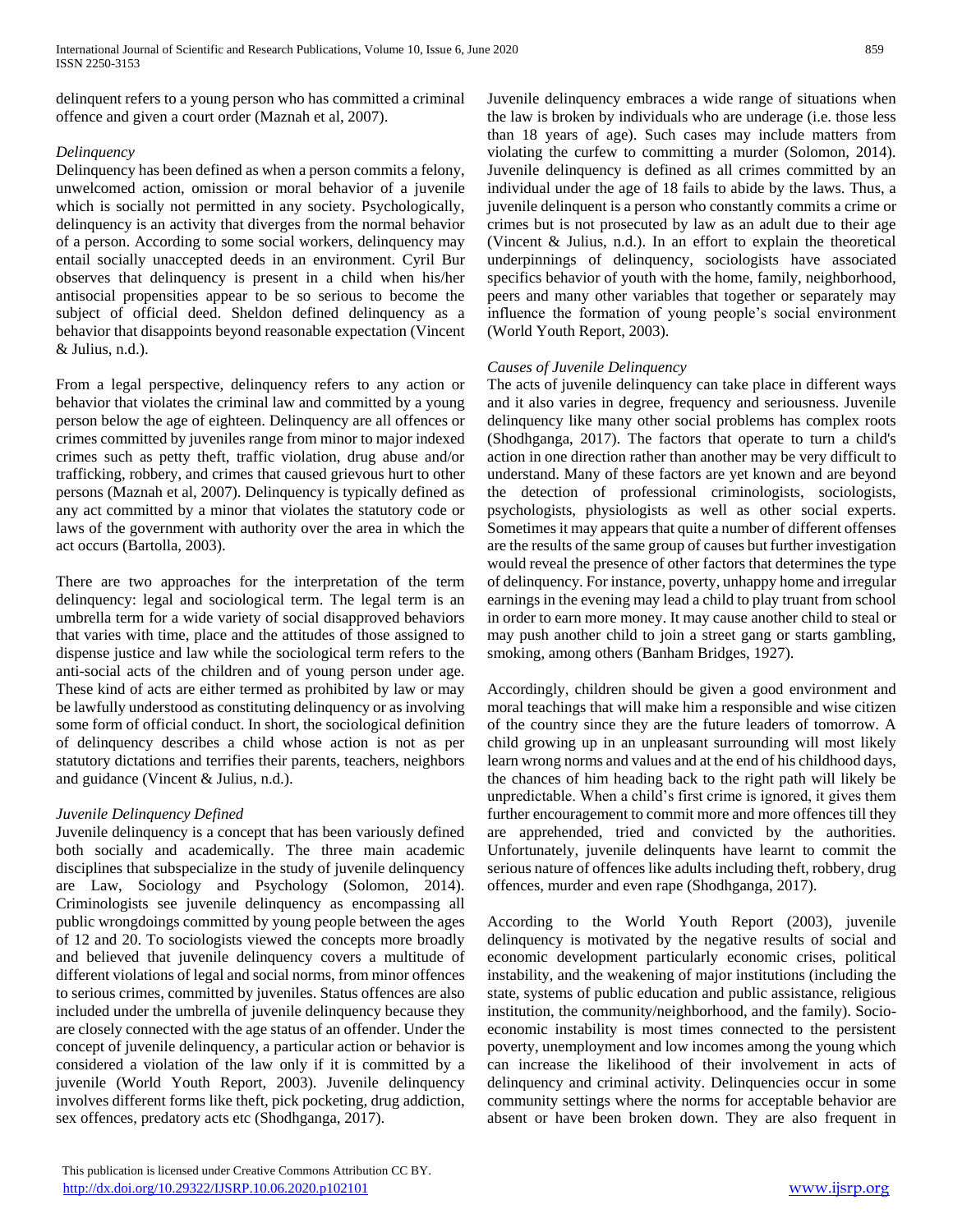settings where legal opportunities have been made unavailable (World Youth Report, 2003).

Juvenile delinquency might be explained using the same group of causes but there are other causes of juvenile delinquency (Banham Bridges, 1927). According to Shodhganga (2017), no single factor has been attributed as the major cause of juvenile delinquency; there are countless causes of juvenile delinquency. He divided them into three types namely: biological, socio-environmental and physiological and personal. The biological causes include ocular ailments, nose and throat problem, hearing problem, speech problem, enuresis, irritation, headache, excessive strength and hypoglycemia. The socio-environmental causes are mobility, cultural conflicts, family background (including family structure, broken home, child's birth order in the family, family size and type, and parent-children relationship), socio-economic condition, neighborhood, alcohol and intoxication, peer group, nature of society, the socio-cultural conditions, cinema, role of press, cheap literature, physical standards, mental makeup and heredity. The physiological and personal causes include school factors, drug addiction, and overcrowding. According to him, others causes of delinquency may be noticed under bad company, adolescent insecurity, mental conflicts, excessive social suggestibility, love adventure, school dissatisfaction and poor recreation facilities (Shodhganga, 2017).

Banham Bridges (1927) also summarize the factors contributing to juvenile delinquency and that have been found to operate in some thousands of cases studied and reported on by various authorities. These factors are classed under six general headings as follows:

1) Physical factors such as malnutrition, lack of sleep, developmental aberrations, sensory defects, speech defects, endocrine disorders, etc;

# III. METHODOLOGY

This paper is basically a qualitative research and adopted a theoretical approach. It relies solely on documented theories as well as other secondary data sources. The scope is limited to juvenile delinquency and related concepts. Relevant literatures were collected in an eclectic manner from official documents, to specific reports and published outlets such as books, journal publications, online articles, and newspaper reports. Published outlets were majorly used as they contained the documentations of the assumptions and contributions of the selected theories to juvenile delinquency. Also, there are no academic literature that connects juvenile delinquency with the role of bystanders and enablers. As a result, since the results were majorly qualitative; the results were presented and analyzed using the open method of content analysis.

### IV. RESULT AND DISCUSSIONS

### *Bystanders and Enablers of Juvenile Delinquency*

A bystander is a person who sees or is otherwise aware of a potentially harmful event that is happening to someone else but is not originally involved or does not participate in it (Ann & Beth, 2017) while an enabler is a person that supports another person's bad or dangerous habits either tacitly or overtly (Wallbridge, 2005; cited in Urban Dictionary, 2020). Either way, the bystanders and

 This publication is licensed under Creative Commons Attribution CC BY. <http://dx.doi.org/10.29322/IJSRP.10.06.2020.p102101> [www.ijsrp.org](http://ijsrp.org/)

- 2) Mental factors such as mental defect, superior intelligence, psychoneuroses, abnormalities of instinct and emotion, uneven mental development, obsessive imagery and imagination, etc;
- 3) Home conditions such as material deficiencies, excess in material things, broken homes, poverty and unemployment, mental and physical abnormalities of parents, or siblings, etc;
- 4) School conditions such as inadequate school building and equipment, inadequate facilities for recreation, rigid and inelastic school system, poor attendance laws and lax enforcement, etc;
- 5) Neighborhood conditions such as lack of recreational facilities, congested neighborhood and slums, disreputable morals of the district, proximity of luxury and wealth, etc;
- 6) Occupational conditions such as irregular occupation, occupational misfit, spare time and idleness, truancy, factory influences, monotony and restraint, etc (Banham Bridges, 1927).

According to Banham Bridges (1927), the few quotations included above are simply illustrative of the points in question and were chosen because of their apparent truth rather than their authoritative source. The first two groups outlined above included all factors dependent upon the bodily and mental condition of the juvenile delinquent. These are the products of both heredity and environment. The other four groups consist of environmental factors such as unfavorable conditions in the home and the family of the child, unfavorable conditions in the school environment, the neighborhood, and occupational environments (Banham Bridges, 1927).

enablers of juvenile delinquency are all persons or group of persons, or an entity or a group of entities, or an organization or a group of organizations who see, understand, assist, or support juvenile delinquency or the actions of juvenile delinquents either openly or secretly, directly or indirectly, consciously or unconsciously, knowingly or unknowingly and are or may be aware of the one or all of the effects or dangers of juvenile delinquency either on themselves, the delinquents or the society in its entirety. The bystanders and enablers of juvenile delinquency will include parents, guardians, siblings, peer, family relatives, neighbors, social services, police, criminal justice professionals and other security agencies, government policies, programmes and laws, religious institutions and other institutions, government officials, and the government.

# *Theoretical Explanation of Juvenile Delinquency and the Role of Bystanders and Enablers*

The effects of juvenile delinquency cannot be overemphasized and the role of bystanders and enablers in juvenile delinquency needs to be examined. The several factors that motivate youth into juvenile delinquency have been theoretically investigated and empirically explained but the role of bystanders and enablers remain uninvestigated. For this research, the following theories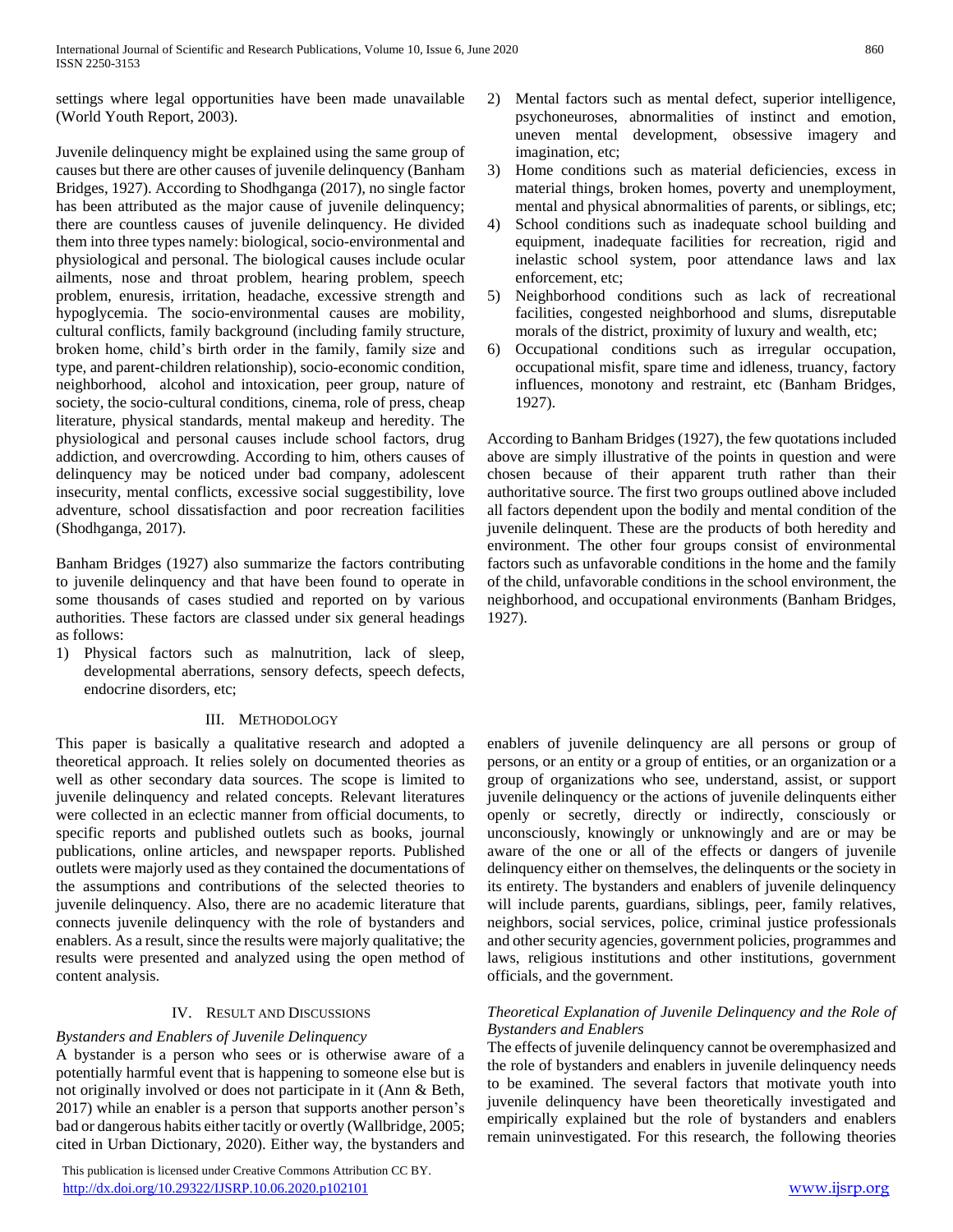will be adopted in explaining the tendencies in juvenile delinquency and connecting them with the role of bystanders and enablers.

# 1) Anomie-Strain theory:

Strain theory argues that feelings of strains motivate children to acts of crime and delinquency. It is established that the rates of crime and delinquency can only be curtailed when these strains are reduced. Siegel (2007) explains that strain theory comes in two (2) distinct forms: structural strain and individual strain. Structural strain theory proposed that economic and social sources of strain influence the collective behaviors of a person while individual strain theory advocated that the social encounters and life experiences of individuals translated into suffering, pain and misery, shape their behaviors and increase their chances of committing crimes and antisocial behaviors. Thus, a child would likely commit acts of delinquency when he is either structurally strained (such as living in a deteriorated environment) or personally strained (when such living and experience translated into pain and suffering for him and his family). On the structural scale, the bystanders and enablers are the government and other people in control of the economic and social resources and endowment of the society.

Strain theory focuses on conflict between goals and means and argues that alternative methods of achievement of societal goals, frustration, and unequal supply of wealth and power results to crime and delinquency. Strain theorists believe that most people share similar values and goals. Unfortunately, the ability to achieve these personal goals is bound by socio-economic class. While the affluent may live out the dream of success, good education and wealth, the poor are shut out from the door of achieving these goals and as a result, they feel frustrated and angry; these frustrations may then turn out to crimes (Siegel, 2007). Strain theorists believe that most juvenile delinquents come from the poor who are mostly shut out from pursuing the prescribed legitimate goals through the legitimate methods. Accordingly, the bystander and enabler are the legal dictators and the society that define and differentiate between legitimacy and illegitimacy and then fail to include/provide an equal opportunity and ability to the different socio-economic classes to pursue the accepted goals through the accepted methods. Juvenile delinquents are but victims of social inequality created and developed by the society and her legal dictators.

The sharp distinctions between the rich and the poor may also create an atmosphere of envy and mistrust that may translate into violence and aggression. Strain is related to criminal motivation. Criminals and juvenile delinquents may believe that they have the rights to humiliate others in return for the humiliations they have suffered. And as such, they develop a sense of injustice and discontent to cope with the social inequality nurtured by the society which further ignites to frustration, hostility, and eventually lifestyles full of crimes, delinquencies, and illegitimate activities (Braithwaite, 1991; Krueger et al, 2004). A child may psychologically question himself about his social status and what offense he must have committed to be born and raised poor in a society. Misguided by such question and ill-thought, he may justify himself by becoming a juvenile delinquent. Who defines

 This publication is licensed under Creative Commons Attribution CC BY. <http://dx.doi.org/10.29322/IJSRP.10.06.2020.p102101> [www.ijsrp.org](http://ijsrp.org/)

delinquency and automatically give the poor and vulnerable a free ticket and a hundred percent opportunity to join the league of delinquents?

Merton's modified version of anomie explains the options people (including children) developed as response to strain experiences. The root of strain theory is traced to Emile Durkheim's idea of anomie. Merton revealed that two elements of culture interact to produce potentially anomic conditions: 'culturally defined goals' and 'socially approved means' for achieving them (Siegel, 2007). Merton argued that the goals of acquiring wealth, success and power are uniform throughout societies. But when access to the socially approved means is stratified by social class, strain results which further aggravates to anomie and eventually, crime and delinquency among those exempted from the legitimate socioeconomic structure, usually the poor. As a result, they may develop criminal and delinquent solutions to the problems of achieving the goals defined by the society (Siegel, 2007). Robert K. Merton, people adopted five (5) modes or mechanisms to adapt comfortably to strains and stresses as explained below.

- a) Conformity: This occurs when individuals accept both the conventional social goals and the institutionalized means to achieve them. The conformist desires wealth and success and can achieve them through good education and other legitimate and institutionalized means (Siegel, 2007).
- b) Innovation: This occurs when an individual accepts the conventional social goals but rejects or is incapable of attaining the goals through legitimate means (Siegel, 2007).
- c) Ritualism: People in this category are less concerned about the goals of the society but have found solace in embracing the institutionalized means of achieving the goals. Siegel (2007) explained that ritualists derive satisfaction from practicing traditional ceremonies whether or not they have a real purpose. Ritualism is believed to have the lowest level of criminality because they have abandoned the goal of success which is at the root of crimes.
- d) Retreatism: This occurs when an individual rejects both the cultural accepted goals and the means of achieving them. Such people are morally or otherwise incapable of utilizing both legal and illegal means and as such, attempt to escape their lack of success by withdrawing – either mentally or physically (Siegel, 2007). Most of them don't even have a specific goal.
- e) Rebellion: Rebels rejects both the conventional goals and the legal means of attainment but substitute them with an alternative set of goals and means of attaining them (Siegel, 2007). Most times, this category of social adaptation comes with a motive. While some people rebel to influence or change the decisions of a government/country, others revolt to create/establish new homeland, lifestyles, goals, beliefs, cultures and traditions and even opportunities. Siegel (2007) also argues that rebellion may be a reaction to a corrupt and hated government.

Of the five social adaptations, innovation is most closely connected with criminal behaviors and juvenile delinquency. Merton explains that a number of people desire material comfort but lack the financial resources to satisfy their desires. This strain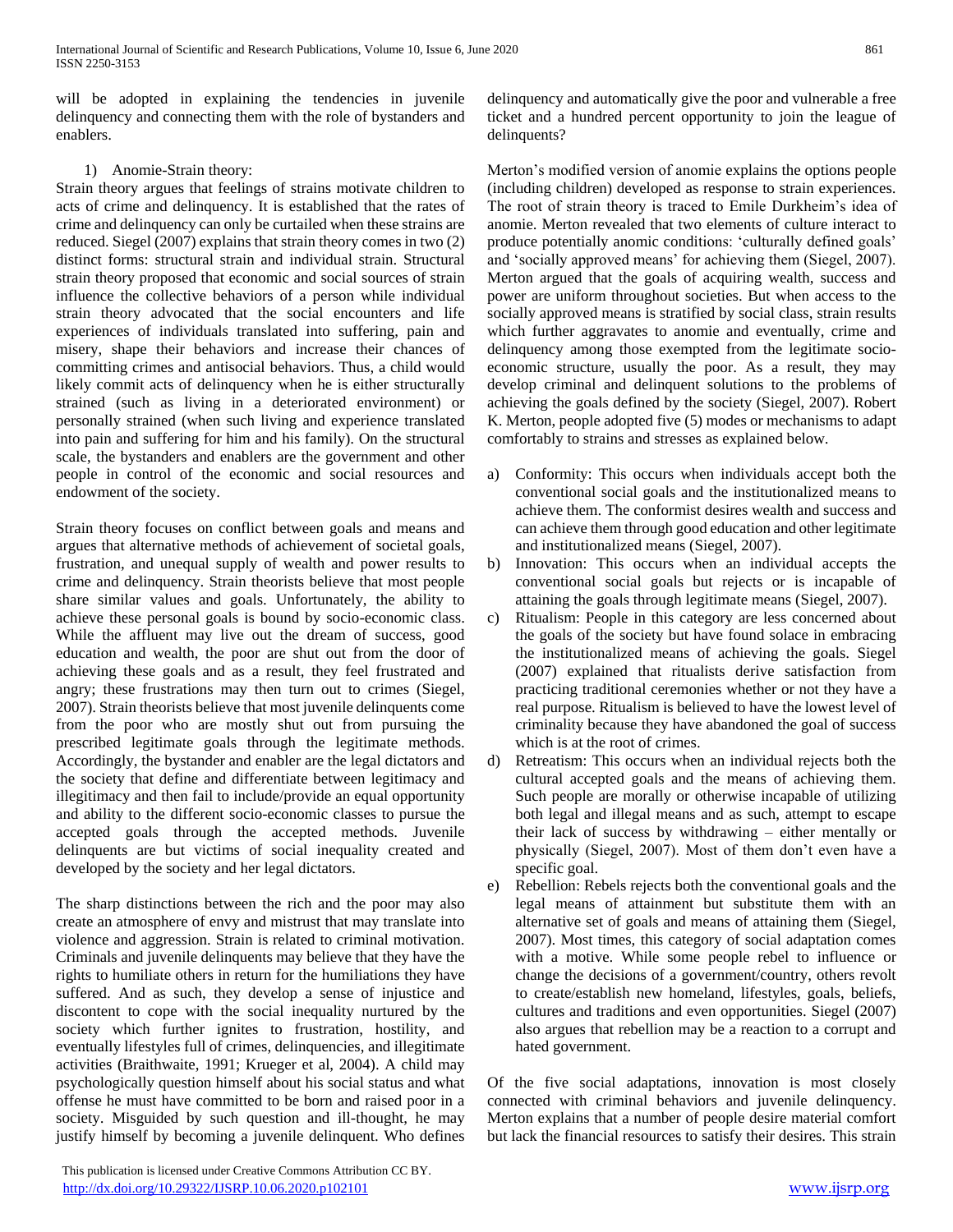compels them to adopt innovative solutions to their problems (Siegel, 2007) and automatically included in the list of the financially incapable are the poor children that come from poor homes. This theory has been criticized for explaining criminality and juvenile delinquency among the poor and the low social class.

# 2) Self-Control theory:

Founded by Michael Gottfredson and Travis Hirschi (1990), Self-Control theory was formulated as a response to the shortcomings of the Social Control theory developed by Travis Hirschi to explain delinquency. Self-Control theory simply asserts that all illegal activity is a manifestation of a single underlying cause known as "low self-control". With its root in control theories that assumes delinquent acts to be a result of a child's weaken or broken bond to society (Hirschi, 1969), self-control theory states that "individuals with high self-control will be substantially less likely at all periods of life to engage in criminal acts while those with low self-control are highly likely to commit crime" (Gottfredson & Hirschi, 1990:89). All children, regardless of their origin or social class, are to be blamed for engaging in acts of delinquency for their low self-control.

Self-Control Theory (otherwise known as the General Theory) was developed to compensate for Social Control theory which was criticized for not explaining all criminal and deviant behavior. The authors' theory is intended to be an "all inclusive" theory since it has the capacity to explain all types of criminal and deviant behavior irrespective of the gravity in nature or demographic factors (Bartusch, Lynam, Moffitt, & Silver 1997; Nakhaie, Silverman & LaGrange, 2000). Parent (2003) also presented what is similar arguing that the theory relates to everyone irrespective of gender, age, social class, or ethnicity. Many scholars have attested to the competence of Gottfredson and Hirschi's "General Theory of Crime", or "Self-Control Theory", in formulating a comprehensive theory of crime. However, just like every other theory and regardless of the number of proponents and the broad utility that the theory emanates, it is still susceptible to criticism and scrutiny. Interestingly, much of this criticism evolves out of the author's belief that the theory applies to all types of crimes regardless of social class, gender or ethnicity of the perpetrators (Bartusch et al, 1997; Nakhaie et al, 2000).

Gottfredson and Hirschi's self-control theory asserts that "individual differences in involvement in criminal and analogous behavior are due largely to individual differences in the personality trait they call low self-control" (Ameklev, Grasmick, Tittle, & Bursik, 1993:225). It further posits that individuals with high self-control will be significantly less likely to engage in acts of crime and delinquency and vice versa (Akers, 1997). Due to the fact that both crime and analogous behaviors originate from low self-control, people with low self-control will engage in them at a relatively high rate (Gottfredson & Hirschi, 1990: 89-91). Low self-control is useful in the explanation of crime and delinquency, for there are tendencies for certain traits associated with low-selfcontrol to come together in the same people and persist over their lifetime. Gottfredson and Hirschi contend that individuals who engage in crime during their years of adolescence are likely to carry over this motivation to engage in crime during their adult years. They proposed that self-control consists of a set of stable

 This publication is licensed under Creative Commons Attribution CC BY. <http://dx.doi.org/10.29322/IJSRP.10.06.2020.p102101> [www.ijsrp.org](http://ijsrp.org/)

differences across individuals that predispose them to act upon momentary impulse without regard for the consequences (Gottfredson & Hirschi, 1990:87-88).

According to Self-control theory, "self-control is stable, therefore, persons with low self-control will have a greater and stable tendency to commit deviance across all social circumstances at all stages of life after childhood" (Akers, 1997:93). Gottfredson and Hirschi argued that individuals who lack self-control tend to be "impulsive, insensitive, physical (as opposed to mental), risktaking, shortsighted, and nonverbal" (Gottfredson & Hirschi, 1990: 90). Grasmick et al (1993) observed that the personality trait of these individuals is characterized by a "here and now" orientation and a desire for immediate, easy and simple gratification. These individuals also tend to engage in risky, adventuresome, and exciting activities; they are deemed as being self-centered and insensitive to the needs of others. This is also a possible explanation or, at the least, a connection with their instability in relationships, friendships, and occupations. It was argued that individuals with low self-control often have low frustration, tolerance, and frequently tend to use physical means in responding and resolving conflict as opposed to a verbal alternative. These individuals engage in non-criminal acts comparable to crime, such as illicit sex, smoking, alcohol and drug abuse, and are more susceptible to accidents because of their involvement in such acts. Precisely, the above criteria are what Gottfredson and Hirschi believed to comprise a complete and representative measure of self-control: impulsivity, preference for simple tasks, risk-seeking, physical activities, self-centeredness, temper, among others (Grasmick et al, 1993).

It is also important to stress that the authors argued that selfcontrol is not the only necessary condition that leads to crime and delinquency. Gottfredson and Hirschi assert that "lack of selfcontrol does not require crime and can be counteracted by situational conditions... {but} high self-control effectively reduces the possibility of crime – that is, those possessing it will be substantially less likely at all periods of life to engage in criminal acts" (1990:89). To understand why persons with low self-control tend to exhibit acts of crime and delinquency that persist for life, one must look at the socialization process. Gottfredson and Hirschi (1990) argued that the major cause of low self-control is a poor child-rearing, consequently emphasizing the importance of parental management and child-rearing practices. They explained further that "the essential conditions of child rearing that are required to produce self-control in children are monitoring behavior, recognition of deviant behavior, and appropriate punishment" (Gottfredson & Hirschi, 1990:97-98). Thus, an inadequate parental management will yield a low self-control and thus, influences a person's choice when faced with an opportunity for immediate gain through little investment (Winfree & Bemat, 1998).

Low self-control is not inborn but a trait developed early in childhood. It becomes 'internalized' and inscribed into one's personality. Once established early in a child's life, the characteristics of self-control remain stable and unchanging. Thus, a manifestation of low self-control may change over time, but the trait does not diminish as one ages or matures (Parent, 2003).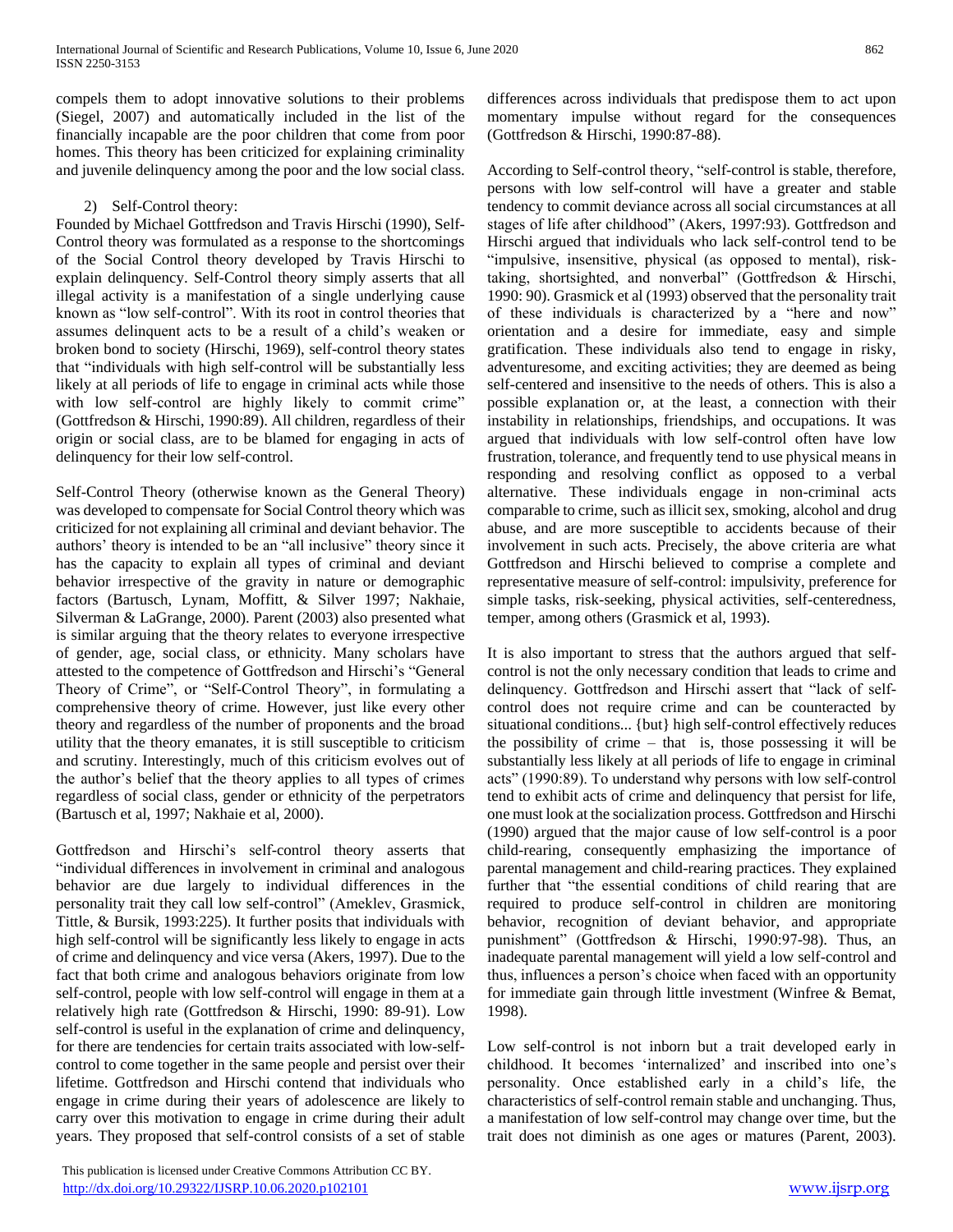Although a child is to be blamed for his/her acts of crime and delinquency, their parents are not free from guilt as well. Accordingly, parents also serve as a bystander and enabler of juvenile delinquency because of their poor supervision and parenting styles, ineffective child management, and defective child-bearing practices including the breastfeeding and weaning of children.

## 3) Situational Action theory

Situational Action theory (SAT) was developed by Per-Olof Wikström (2004; 2010; Wikström, Oberwittler, Treiber, & Hardie, 2012; Wikström & Treiber, 2016). SAT is a recently developed general theory of moral values and action that combines individual and environmental perspectives to explain delinquent behavior. Based on the assumption that criminal behavior is a moral action, a criminal act is committed because it is evaluated as an alternative action and therefore chosen as one (Schepers, 2014). SAT is a complex integrative mechanism-based action theory that attempts to explain crime as moral action (guided by value-based rules about what is right and wrong) (Pauwel, Svensson, & Hirtenlehner, 2018).

SAT connects two classical approaches of criminology: the General Theory of Crime (GTOC, Gottfredson & Hirschi 1990), and Routine Activity Theory (Cohen & Felson 1979). SAT makes a distinction between the individual trait and the process of exercising self-control. Self-control as a process was defined as 'the successful inhibition of perceived action alternatives … that conflict with an individual's morality' (Wikström and Treiber, 2007:258). What one possesses (the trait) is the ability to exercise self-control, which has recently been defined as people's 'ability to withstand external pressure to act against their own personal morals' (Wikström and Treiber, 2016:431). SAT offers a widely acceptable definition of crime by defining it as a special case of moral rule breaking, without being dependent on law regulations or different cultural contexts (Schepers, 2014).

The central idea of SAT is that criminal behavior is the result of the interaction between who individuals are (characteristics and experience) and where they are (Schepers, 2014:4). Designed to overcome the key problems of criminological theorizing (Schepers, 2014), SAT combines the environmental perspective and person-oriented theories and asserts that acts of crime and delinquency are "an outcome of a perception-choice-process guided by the interaction between a person's crime propensity and his/her exposure to criminogenic settings" (Wikström 2009:254). SAT defines acts of crime as "acts that break moral rules of conduct stated in law" (Wikström et al, 2012:11). They are viewed as the result of a perception-choice process based on the action alternatives an individual perceives and the (moral) choices a person selects in a given context (Wikström, 2004, 2010; Wikström et al, 2012).

Four (4) interaction effects for the explanation of crime and delinquency have received the major empirical attention: interaction between exposure and propensity (exposure has a greater effect when propensity is high); interaction between deterrence and propensity (perceived deterrence exerts a greater influence when propensity is high); interaction between personal

 This publication is licensed under Creative Commons Attribution CC BY. <http://dx.doi.org/10.29322/IJSRP.10.06.2020.p102101> [www.ijsrp.org](http://ijsrp.org/)

morality and self-control (self-control has a greater impact when personal morality is weak) (Schepers, 2014; Pauwel et al, 2017); and interaction between causes of the causes and selection effects (mainly concentrating on mediation effects of informal social controls by propensity) (Schepers, 2014).

Social factors that affect people's involvement in crime and delinquency are best analyzed as "causes of the causes" of criminal behavior. By analyzing them as "causes of the causes", SAT acknowledges the importance of personal factors and processes in life history without mistaking them as causation of delinquency. This strengthens the argument that it is almost impossible to understand the causes of the causes of crime, if the causes of crime and delinquency are not systemically understood. SAT therefore proposes that the causes of the causes are "best analyzed in terms of processes of (social and personal) emergence and processes of (social and self) selection" (Wikström et al, 2012:30). Social conditions and individual developments over the life course should be analyzed as causes of the causes. Thus, causes of the causes are the only social conditions to influence personal propensity and their exposure to different criminogenic setting (Schepers, 2014).

SAT argues that the "likelihood that a person will commit offences depends on his or her propensity towards crime, his or her exposure to criminogenic settings and, in particular, the interaction between propensity and exposure" (Pauwel et al, 2018:34). The probable occurrence of criminal behavior depends on the (criminal) propensity of a person and his or her exposure to criminogenic settings. Criminal behaviors are seen as moral actions and are affected by the ability of an individual to act in accordance to their morality and to exercise self-control. The actions of an individual are also influenced by the setting of his/her environment. Individuals with a high propensity are more likely to commit crimes especially they are exposed to criminal settings while individuals with low propensity are less likely to commit acts of crimes even when exposed to criminogenic settings. SAT follows a situational model in which propensity and exposure interact resulting in the stimulation of criminal behavior. Consequently, delinquency is defined as the result of an interaction process between propensity and exposure in a situational context. The perception-choice-process is dependent on an individual experience and can be regulated by his habits or by deliberation in a rational decision making (Schepers, 2014).

Consequently, one can infer that Situation Action theory argues that the propensity of a child to commit actions of crime and delinquency is dependent upon his/her exposure to criminogenic settings; the perceived deterrence against an acts of crime and delinquency exerts a greater influence when a child's delinquency propensity is high; and when a child's personal morality is weak, his low self-control has a greater chance of dictating his/her action. Thus, a child's may likely commit crime and delinquency when his/her personal morality is weak or his/her exposure to negative behaviors and criminal actions is high, when there is a little or no deterrent effort against his acts of crime and delinquency, and when his ability to exercise self-control is weak.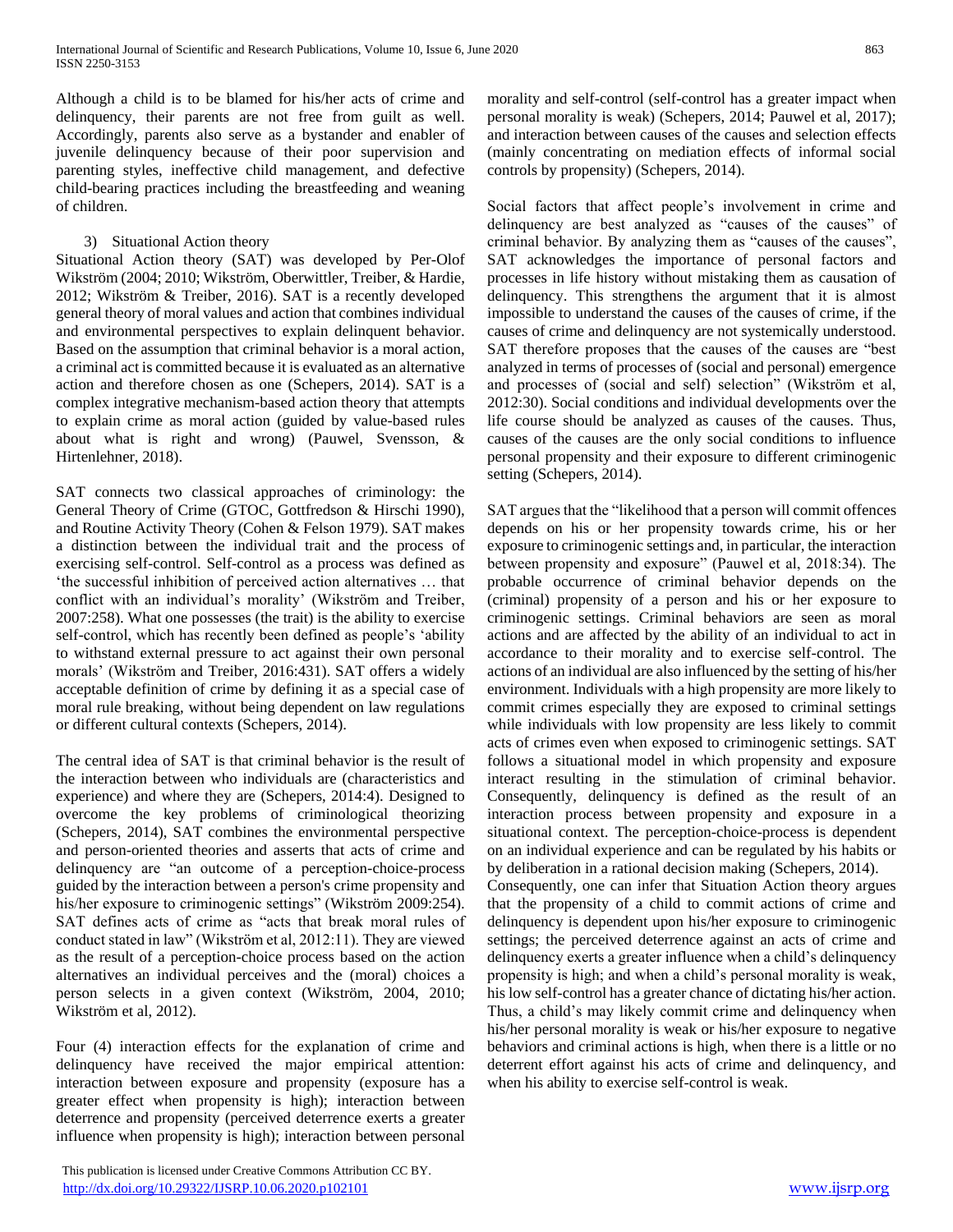## *Bystander and Enabler and Measuring the Responsibility of Inaction*

A bystander and enabler of juvenile delinquency can either be a co-offender, an accomplice, or a helper. In most of the cases, they either support the actions of juveniles by staying silent (and not condemning them) or providing assistance of whatever kind to them. In an effort to explain the theoretical underpinnings of juvenile delinquency, social scholars have associated some specific actions of crime and delinquency of children with the home, family, school, neighborhood, peers and many other variables that together or separately may influence the formation of young people's social environment (World Youth Report, 2003). This is to assert that most of the acts of crime and delinquency by the youth are connected with the bystanders and enablers. Thus, the bystander and enabler are also a cause to the causes of juvenile delinquency.

How do we measure the responsibility of the inaction of bystanders and enabler? With reference to the four theories adopted in this research, the ultimate role of the inactiveness of bystanders and enablers can be measured by investigating the rise or decline in the rate of juvenile delinquency. The responsibility of inaction of bystanders and enablers will be high when there is a rise in the rate of juvenile delinquency and vice versa. Other measurement indicators include provision of amenities and basic infrastructures, equal access to opportunities, type of parenting styles, parental management, guidance counseling, child time management, child-bearing practices, and children's exposure to environmental settings, among others.

#### V. CONCLUSIONS AND RECOMMENDATION

Juvenile delinquency is a serious problem that calls for an urgent attention of all social actors against its increasing wave. The issue cannot be overemphasized considering the problems it poses to the society. If juvenile delinquents are not monitored, they may likely become professional criminals (instead of the leaders of tomorrow as the nature of expectations dictates) as they grow in age and exposure. As the world is advancing in invention and technology, so is the rate of crime and juvenile delinquency. The acts of deviance perpetrated by children have gone beyond minor offences such as smoking, drinking alcohol, drug abuse and truancy, and have included major crimes including murder, armed robbery, rape and other sexual offences.

Several philosophers, scholars and researchers have scientifically researched, empirically identified, and theoretically established different causes or factors predisposing youth to juvenile delinquency. Investigating and understanding the varying roles played by different conventional actors is deemed necessary in order to reduce the impacts or eliminate the roots of delinquency. Therefore, determining the culpability of bystanders and enablers with respect to delinquency is a means to end. The bystanders and enablers of juvenile delinquency include every individual who has a responsibility to play in the upbringing and development of children, including parents, guardians, siblings, family relatives, friends, neighbors, religious clerics, school and other institutional administrators and the government. A child must not be entirely blamed for his acts of crime and delinquency, except that bystanders and enablers take a share of the guilt since all of them

 This publication is licensed under Creative Commons Attribution CC BY. <http://dx.doi.org/10.29322/IJSRP.10.06.2020.p102101> [www.ijsrp.org](http://ijsrp.org/)

have a role to play to reduce the impacts and rise in juvenile delinquency. The study therefore recommends an effective mutual beneficial parent-child relationship, equal access to opportunities, adequate provision of basic infrastructures and social amenities, adequate parental supervision and guidance counseling, effective child-bearing practices, among others.

#### **REFERENCES**

- [1] Akers, R.L. (1997). Criminological theories. Los Angeles, California: Roxbury Publishing Company.
- [2] Ann, T. & Beth, R.C. (2017). Bystanders for primary prevention: A rapid review. Deakin University: Knowledge Paper produced for VicHealth
- [3] Arneklev, B. J., Grasmick H. G., Tittle, C. R., and Bursik, R. J. (1993). Low self-control and imprudent behavior. Journal o f Quantitative Criminology 9(3): 225-247.
- [4] Banham Bridges, K.M. (1927). Factors contributing to juvenile delinquency. Journal of Criminal Law and Criminology, 7(4): 531-580
- [5] Bartollas, C. (2003). Juvenile Delinquency. 6th ed. NY: Allyn & Bacon.
- [6] Bartusch, D.R.J, Lynam, D.R., Moffitt, T.E., and Silver, P.A. (1997). Is age important? Testing a General versus a Developmental theory of antisocial behaviour". Criminology 35: 13-48.
- [7] Braithwaite, J. (1991). "Poverty, Power, White-Collar Crime, and the Paradoxes of Criminological Theory," Australian and New Zealand Journal of Criminology 24: 40-58
- [8] Business Dictionary (2020). Definition of enabler. Business Dictionary.com, WebFinance **Inc. Inc.** Retrieved www.businessdictionary.com/definition/enablers.html
- [9] Cambridge Dictionary (2020). Meaning of bystander in English. Cambridge Dictionary, Cambridge University Press. Retrieved dictionary.cambridge.org/dictionary/english/bystander
- [10] Chainey, S., & Ratcliffe, J. (2005). GIS and Crime Mapping. London: Wiley.
- [11] Cohen, L.E., and Felson, M. (1979). Social change and crime rate trends: A routine activity approach. American Sociological Review, 44, 588–608.
- [12] Dictionary (2020). Definition of bystander. 2020 Dictionary.com, LLC. Retrieved www.dictionary.com/browse/bystander
- [13] Gottfredson, M. R., and Hirschi, T. A. (1990). General theory of Crime. Stanford, CA: Stanford University Press
- [14] Grasmick, H. G., Tittle, C. R., Bursik, R. J., and Arneklev, B. J. (1993). Testing the core empirical implications of Gottfredson and Hirschi's General Theory of Crime. Journal of Research in Crime and Delinquency 30(1): 5- 29.
- [15] Hirschi, T. (1969). Causes of delinquency. Berkeley: University of California Press
- [16] Hirschi, T., and Gottfredson, M.R. (2000). In Defence of Self-Control. Theoretical Criminology 4(1) 55-69.
- [17] Krueger, P.M., Bond, H.S.A., Rogers, R.G., and Hummer, R.A. (2004). "Neighborhoods and Homicide Mortality: An Analysis of Race/Ethnic Differences," Journal of Epidemiology and Community Health 58: 223-230
- [18] Maznah, B., Saodah, A. & Juliana, R.J. (2007). Juvenile Delinquency: Definition, Trends and Governmental Efforts to Curb the Problem. A Conference Paper presented at the Round Table Discussion Organized by The Ministry of Youth, Culture and Sport, 2007.
- [19] Merriam-Webster (2020). Definition of Bystander. Merriam-Webster.com Dictionary. Retrieved https://www.merriamwebster.com/dictionary/bystander
- [20] Nakhaie, M. R., Silverman, R. A., and LaGrange, T. C. (2000). "Self-Control and Social Control: An Examination of Gender, Ethnicity, Class and Delinquency". Canadian Journal o f Sociology 25(1): 35-59.
- [21] Parent, M.J. (2003). Self-control vs. social control as an explanation for delinquency. Electronic Theses and Dissertations. 3415. Retrieved https://scholar.uwindsor.ca/etd/3415
- [22] Pauwels, L.J.R., Svensson, R., Hirtenlehner, H. (2018). Testing Situational Action Theory: A narrative review of studies published between 2006 and 2015. European Journal of Criminology 2018, Vol. 15(1) 32–55
- [23] Shodhganga (2017). Chapter 2: Definition, Meaning And Concept Of Juvenile Delinquency